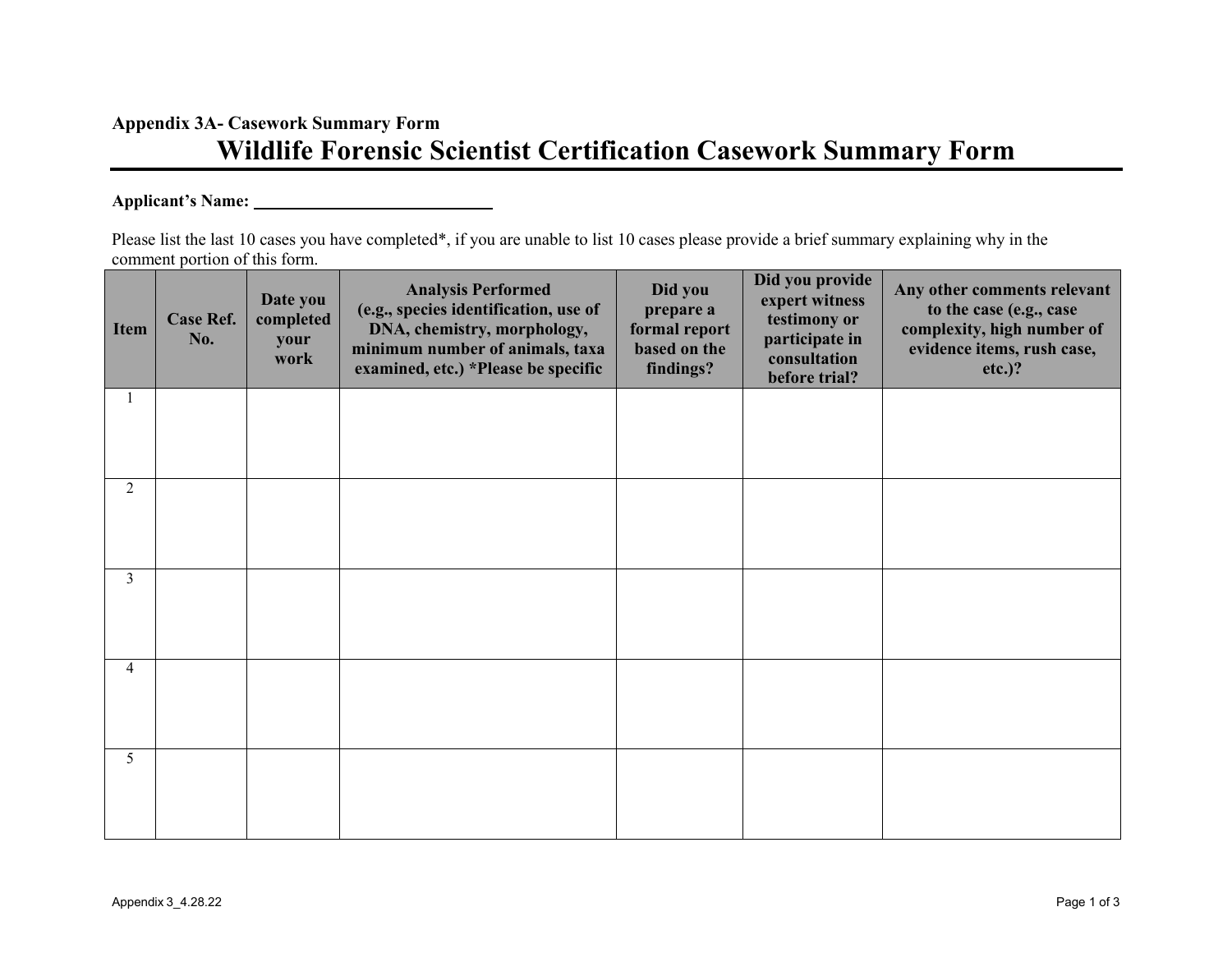| <b>Item</b> | <b>Case Ref.</b><br>No. | Date you<br>completed<br>your<br>work | <b>Analysis Performed</b><br>(e.g., species identification, use of<br>DNA, chemistry, morphology,<br>minimum number of animals, taxa<br>examined, etc.) *Please be specific | Did you<br>prepare a<br>formal report<br>based on the<br>findings? | Did you provide<br>expert witness<br>testimony or<br>participate in<br>consultation<br>before trial? | Any other comments relevant<br>to the case (e.g., case<br>complexity, high number of<br>evidence items, rush case,<br>$etc.$ )? |
|-------------|-------------------------|---------------------------------------|-----------------------------------------------------------------------------------------------------------------------------------------------------------------------------|--------------------------------------------------------------------|------------------------------------------------------------------------------------------------------|---------------------------------------------------------------------------------------------------------------------------------|
| 6           |                         |                                       |                                                                                                                                                                             |                                                                    |                                                                                                      |                                                                                                                                 |
| 7           |                         |                                       |                                                                                                                                                                             |                                                                    |                                                                                                      |                                                                                                                                 |
| 8           |                         |                                       |                                                                                                                                                                             |                                                                    |                                                                                                      |                                                                                                                                 |
| 9           |                         |                                       |                                                                                                                                                                             |                                                                    |                                                                                                      |                                                                                                                                 |
| 10          |                         |                                       |                                                                                                                                                                             |                                                                    |                                                                                                      |                                                                                                                                 |

\* Please be aware that you will be asked to submit entire case files. Each case file shall include chain of custody, submittal request, bench notes, location of any electronic data, documentation of technical and administrative reviews, and final report. The bench notes should include all handwritten and/or typed materials and instrument records related to the case. More comprehensive details of standards and guidelines can be [found in the SWGWILD Standards and Guidelines available at:](http://www.wildlifeforensicscience.org/documents/2013/01/swgwild-standards_and_guidelines_2-0_12192012.pdf) www.wildlifeforensicscience.org/documents/2013/01/ swgwild- [standards\\_and\\_guidelines\\_2-0\\_12192](http://www.wildlifeforensicscience.org/documents/2013/01/swgwild-standards_and_guidelines_2-0_12192012.pdf)012.pdf .**"**